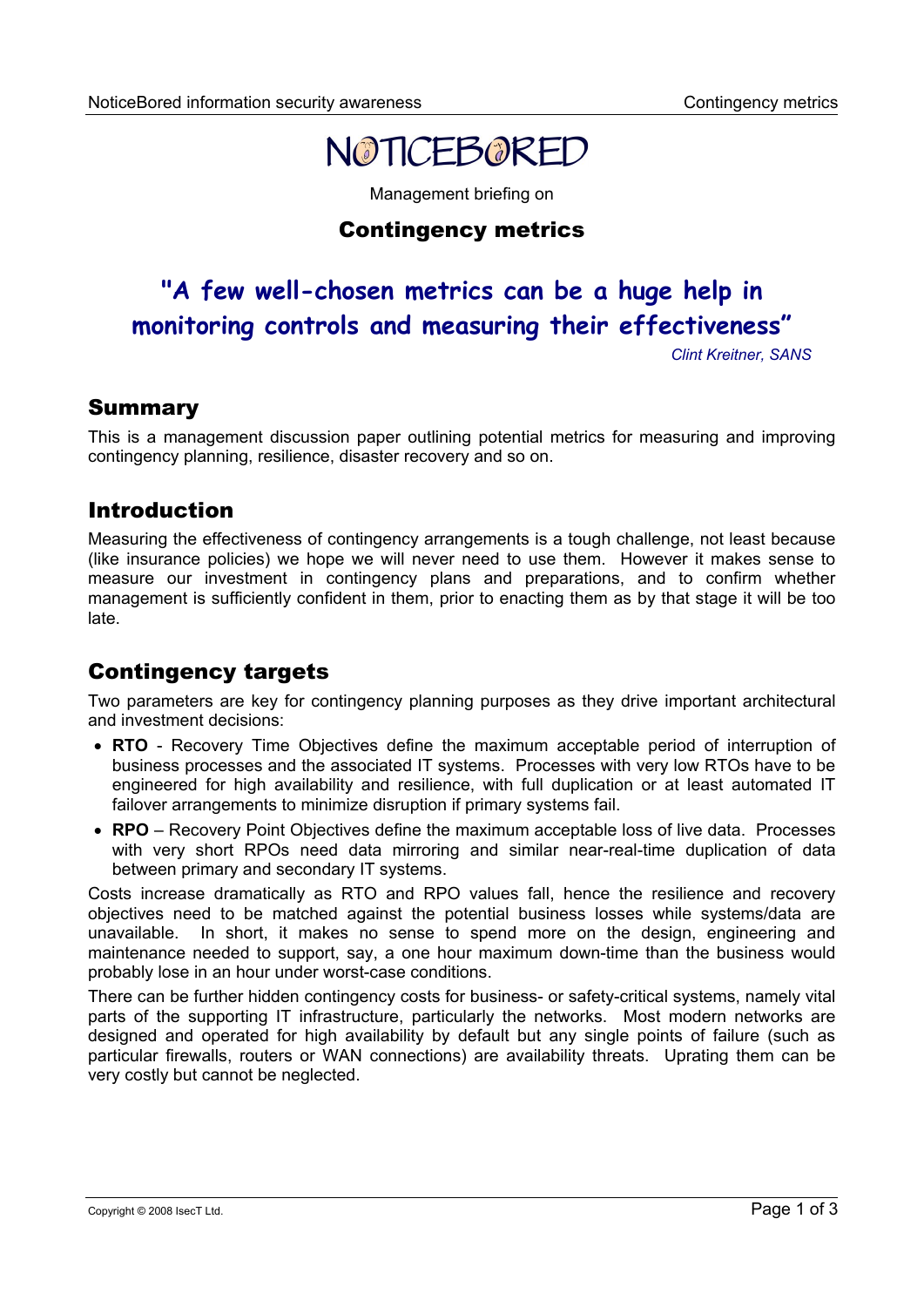## Contingency metrics

#### Resilience metrics

Resilience, the capability to keep business processes running despite incidents, can be measured by identifying the rate and severity of unplanned interruptions and IT service outages that actually occur. Potential metrics include:

- The number of incidents that occurred during the reporting period, normally classified by severity and perhaps with trends (*e.g*. "We suffered two Severity 1 and twelve Severity 2 incidents during June, compared with one and three respectively during May");
- Some assessment of the IT and business costs incurred to analyze, stop and recover from incidents, including both tangible and intangible losses incurred (*e.g*. "The incidents in June are estimated to have cost \$X in lost production, \$Y in service penalties and \$Z in recovery activities, representing a cumulative total loss for the calendar year to date of \$\$\$"). Even if only estimated, these numbers provide a better basis for the investment decisions around contingency, resilience and recovery.

Case studies on particularly serious or unusual incidents serve to illustrate weaknesses or limitations in the controls and form an effective security awareness-raising mechanism in themselves. If well written, they can also demonstrate the value of contingency measures and reinforce the heroic efforts of employees to restore normal service.

#### Recovery metrics

The proportion of business processes and IT systems for which RTO and RPO have been defined and agreed is a crude guide to the maturity of contingency planning.

More detail can be obtained simply by comparing the numbers of processes/systems in "tiers" of availability – typically three categories are used with "tier 1" being the most critical processes/systems that require the highest levels of availability and resilience with the lowest possible recovery times. Broadly speaking, one would expect the proportions to be something like those shown on the pie chart (there is no formal theoretical basis for the illustration, just the author's limited experience).

For obvious reasons, as well as counting the number of processes/systems for which RTO/RPO have been defined, it is also necessary to check whether the processes/systems actually



meet those objectives. A further refinement is to measure the proportions that have been (a) tested or exercised within the past year, regardless of the outcome, and (b) proven, certified and/or accepted by local management as meeting the defined requirements (*i.e*. Actual Recovery Time and Actual Recovery Point less than RTO and RPO respectively). These figures should be higher for tier 1, ideally of course 100%.

#### Contingency cost metrics

Contingency arrangements can be very expensive so it pays to keep an eye on expenditure. Major cost elements vary from organization to organization but most are likely to include the following:

- IT Disaster Recovery, often contracted to one or more DR specialists and hence incurring an annual charge for a certain level of service;
- Redundant IT equipment, communications links *etc*. (these costs are partially offset by the additional capacity to cover peak loads, but all capacity that is used routinely should be charged to routine expenses and not contingency);